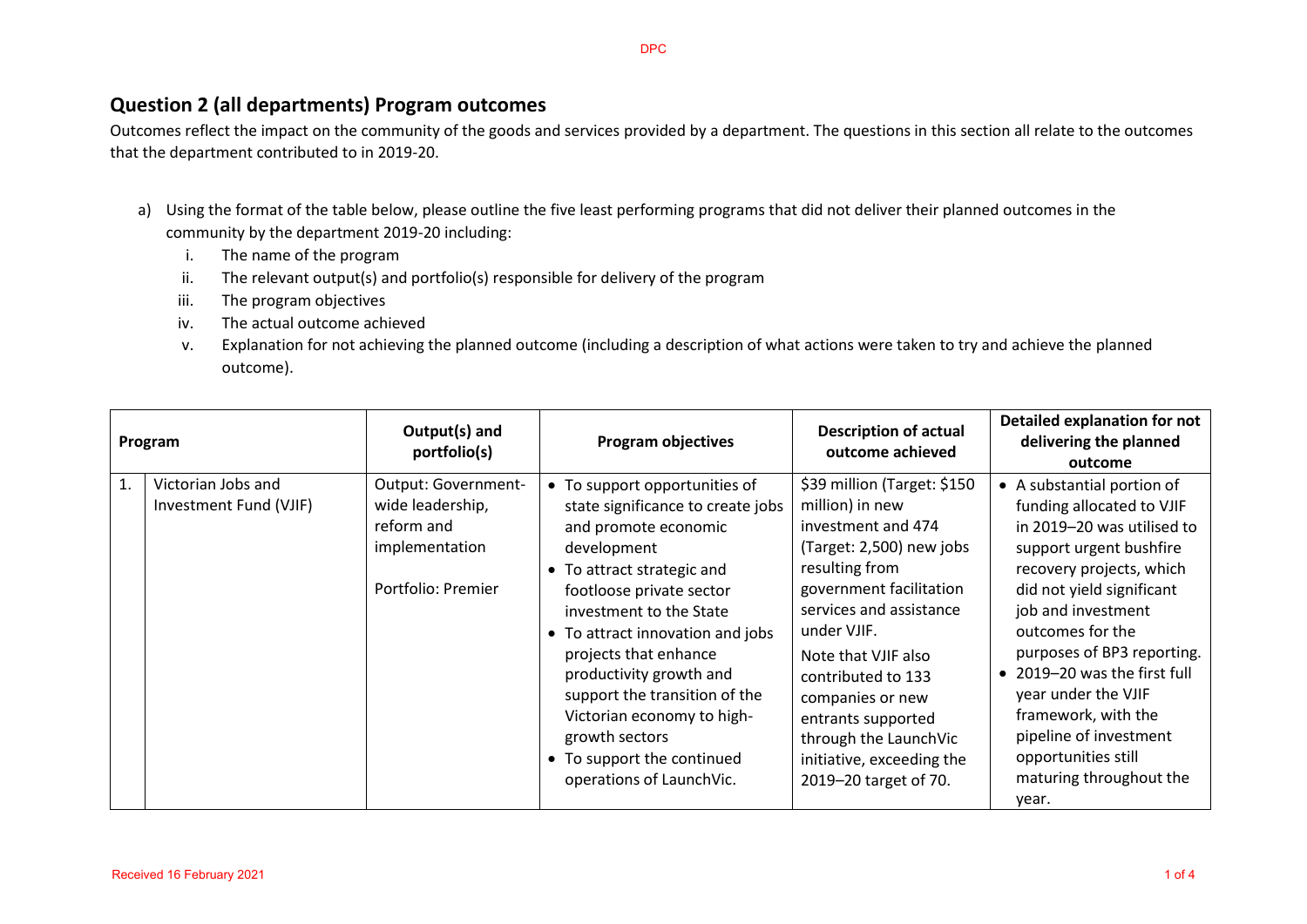| Program |                                                              | Output(s) and<br>portfolio(s)                                                                                                                                 | <b>Program objectives</b>                                                                                                                                                                                                                                                                   | <b>Description of actual</b><br>outcome achieved                                                                                                                                                                                                                                                                                                     | <b>Detailed explanation for not</b><br>delivering the planned<br>outcome                                                                                                                                                                                                                                                                                                                                                                                        |
|---------|--------------------------------------------------------------|---------------------------------------------------------------------------------------------------------------------------------------------------------------|---------------------------------------------------------------------------------------------------------------------------------------------------------------------------------------------------------------------------------------------------------------------------------------------|------------------------------------------------------------------------------------------------------------------------------------------------------------------------------------------------------------------------------------------------------------------------------------------------------------------------------------------------------|-----------------------------------------------------------------------------------------------------------------------------------------------------------------------------------------------------------------------------------------------------------------------------------------------------------------------------------------------------------------------------------------------------------------------------------------------------------------|
|         |                                                              |                                                                                                                                                               |                                                                                                                                                                                                                                                                                             |                                                                                                                                                                                                                                                                                                                                                      | • The 2020-21 investment<br>pipeline is strong, with<br>numerous mature<br>projects. As such, targets<br>are expected to be met in<br>2020-21.                                                                                                                                                                                                                                                                                                                  |
| 2.      | <b>Multicultural Festivals and</b><br>Events                 | Output: Multicultural<br>affairs policy and<br>programs<br>Portfolio:<br><b>Multicultural Affairs</b>                                                         | To showcase Victoria's cultural<br>diversity and allow multicultural<br>communities to celebrate,<br>preserve, and share traditions<br>through festivals, events and<br>performances.                                                                                                       | In 2019-20, DPC<br>supported 837 festivals<br>and events with a budget<br>of \$2.23 million.<br>The target of 20 per cent<br>of proportionate funding<br>to regional/rural areas<br>was not met (Actual:<br>13 per cent) due to a<br>smaller than expected<br>application rate from<br>these areas due to the<br>coronavirus (COVID-19)<br>pandemic. | • Due to coronavirus<br>(COVID-19) restrictions,<br>approximately 270 funded<br>festivals and events<br>scheduled to take place<br>between 1 January 2020<br>and 30 June 2020 were<br>cancelled or postponed.<br>• DPC supported<br>organisations to<br>reschedule festivals and<br>events (beyond 30 June<br>2020), or to deliver their<br>events in an online format<br>to enable Victorians to<br>continue to celebrate their<br>state's cultural diversity. |
| 3.      | <b>Traditional Owner Nation-</b><br>building Support Package | Output: Aboriginal<br>policy and<br>strengthening<br>Aboriginal cultural<br>heritage management<br>and communities<br>Portfolio: Aboriginal<br><b>Affairs</b> | To empower Traditional Owner<br>groups across Victoria to engage<br>in nation-building activities and<br>prepare for future treaty<br>negotiations.<br><b>Engagement Officers are</b><br>employed by Aboriginal Victoria<br>in the regions without formally<br>recognised Traditional Owner | The 2019-20 actual (3)<br>was lower than the<br>2019-20 (4) target due to<br>the recruitment of three<br>of the four planned<br><b>Traditional Owner</b><br>engagement officers to<br>support access to nation-<br>building activities in areas                                                                                                      | Aboriginal Victoria<br>successfully recruited three<br>of four Traditional Owner<br><b>Regional Engagement Officer</b><br>positions to support access<br>to nation-building activities<br>in areas without a formally<br>recognised Traditional<br>Owner groups. The fourth                                                                                                                                                                                     |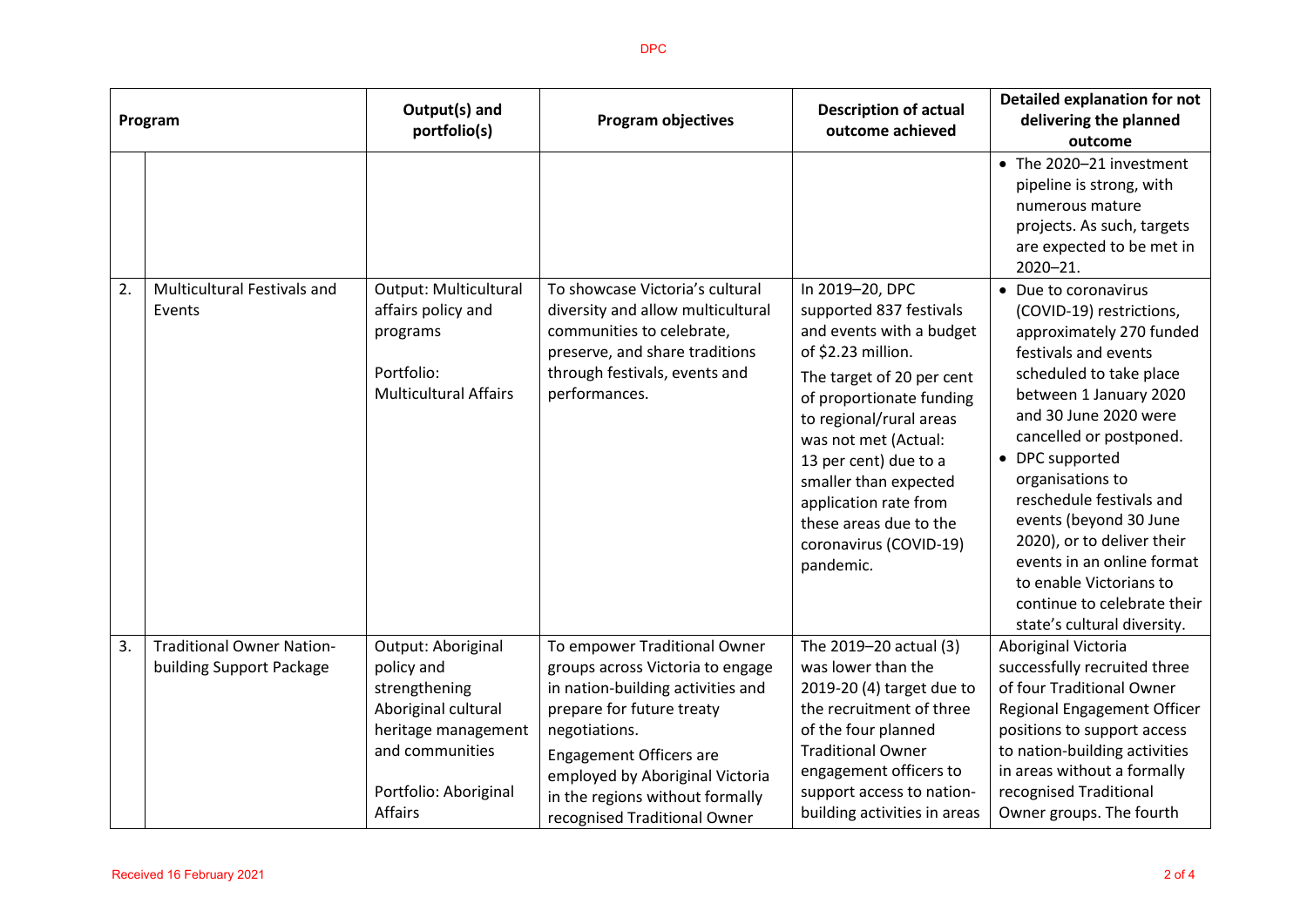| Program |                                                                         | Output(s) and<br>portfolio(s)                                                           | <b>Program objectives</b>                                                                                                                                                                                                                                                                                                                                                                                                                                                                                                                                                                                                                                                                                                                                         | <b>Description of actual</b><br>outcome achieved                                                                                                                                                                                                         | <b>Detailed explanation for not</b><br>delivering the planned<br>outcome                                                                                                                                                                                                                                                                                                                                                                                                                                                                                                                                                                  |
|---------|-------------------------------------------------------------------------|-----------------------------------------------------------------------------------------|-------------------------------------------------------------------------------------------------------------------------------------------------------------------------------------------------------------------------------------------------------------------------------------------------------------------------------------------------------------------------------------------------------------------------------------------------------------------------------------------------------------------------------------------------------------------------------------------------------------------------------------------------------------------------------------------------------------------------------------------------------------------|----------------------------------------------------------------------------------------------------------------------------------------------------------------------------------------------------------------------------------------------------------|-------------------------------------------------------------------------------------------------------------------------------------------------------------------------------------------------------------------------------------------------------------------------------------------------------------------------------------------------------------------------------------------------------------------------------------------------------------------------------------------------------------------------------------------------------------------------------------------------------------------------------------------|
|         |                                                                         |                                                                                         | groups including Mid North West,<br>Central North, North East and Far<br>East Gippsland to support<br><b>Traditional Owner groups access</b><br>to the Package and other<br>supports.                                                                                                                                                                                                                                                                                                                                                                                                                                                                                                                                                                             | without formal<br>recognition of Traditional<br>Owner groups.                                                                                                                                                                                            | position was advertised but<br>no suitable applicants<br>applied. Recruitment has<br>been recommenced to fill<br>the vacancy in 2020-21.                                                                                                                                                                                                                                                                                                                                                                                                                                                                                                  |
| 4.      | <b>Prevention of Family</b><br>Violence and Gender<br>Equality projects | Output: Women's<br>policy<br>Portfolios: Prevention<br>of Family Violence,<br>and Women | To support community<br>$\bullet$<br>organisations to raise<br>awareness about the<br>dynamics and impact of<br>family violence.<br>To facilitate community<br>$\bullet$<br>conversations about<br>respectful relationships; build<br>links between relevant family<br>violence service providers<br>and other supports.<br>To trial, test and evaluate the<br>effectiveness of a range of<br>new and innovative primary<br>prevention initiatives across a<br>range of settings and<br>contexts.<br>To deliver local initiatives<br>working in innovative and<br>underserved settings.<br>Gender equality initiatives<br>which continue the<br>implementation of the<br>gender equality strategy, Safe<br>and Strong. Programs were<br>run in the public sector, | 82 per cent of projects<br>(Target: 100 per cent) and<br>programs delivered on<br>time.<br>Delays to Prevention of<br>Family Violence and<br><b>Gender Equality projects</b><br>impacted the<br>performance results for<br>the Women's policy<br>output. | A number of the funded<br>organisations were impacted<br>by the January 2020<br>bushfires and supporting<br>community needs in<br>response to the COVID-19<br>pandemic. This caused<br>delays to the timely<br>completion and<br>commencement of program<br>activities, often with changes<br>to how the programs are<br>delivered (for example, the<br>transition from face-to-face<br>to online delivery).<br>For example, the African<br>Family Violence Leadership<br>Program was due to be<br>completed on 30 June 2020,<br>however due to delays<br>caused by the COVID-19<br>pandemic the project was<br>completed 30 August 2020. |